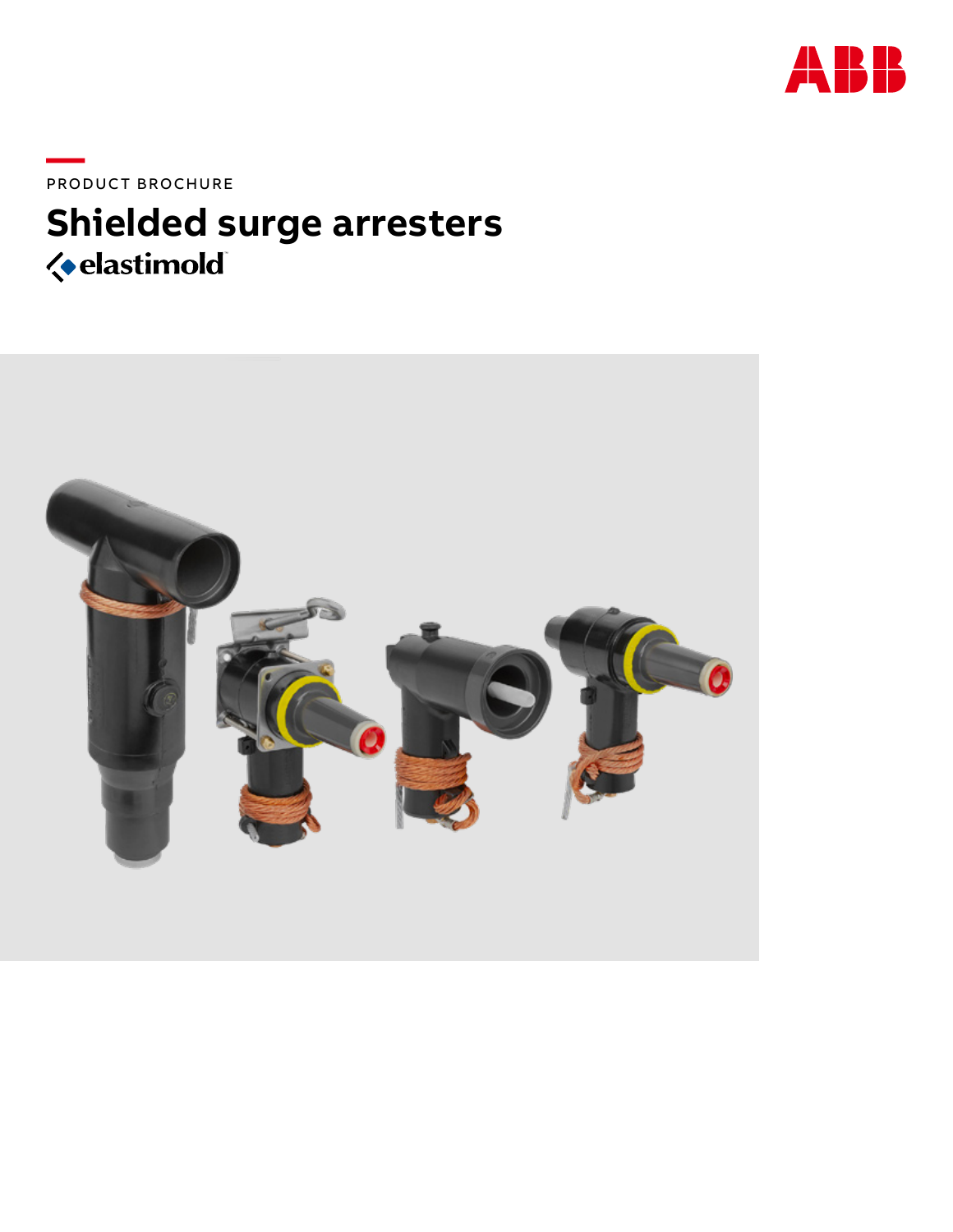# **Elastimold**™ **shielded surge arresters**  Fully shielded, fully submersible lightning and switching surge protection

Cost-efficient solution for all underground medium voltage applications.

— 01 200 amp elbow arrester

**—**

Lightning and switching surges are the most common causes of electrical failure of distribution transformers. Surges also lead to the progressive weakening of the cable insulation and ultimately its failure when an overvoltage exceeds the cable basic insulation level (BIL) withstand rating.

Voltage surges that exceed the BIL rating of the distribution system components will cause damage to the installed equipment. To protect against voltage surges such as those induced by lightning, overhead surge arresters are widely used on overhead lines and equipment.

The use of overhead arresters alone, however, will not guarantee proper protection of the insulation in the underground portion of an electrical distribution system. The let-through surge from the riser-pole arresters into the underground systems could be enough to cause damage to aging equipment's insulation.

For complete protection of padmount transformers, install Elastimold shielded surge arresters for underground distribution systems, junctions and switchgear.

#### **Key features and advantages**

- Molded EPDM rubber arrester housing is fully shielded and fully submersible for a variety of applications.
- IEEE 386 interfaces provide convenient energized connection with other 200 amp and 600 amp components.
- Three arrester styles elbow (ESA™), parking (PSA™) and bushing (BSA™) — permit direct connection to transformers, eliminating the need to purchase and install additional accessories.
- Elastimold shielded surge arresters fully conform to the safe-failure mode specified by the IEEE C62.11-2012 standard.
- Ground lead attached to the housing restrains the end plug when ejected, preventing uncontrolled trajectory, and maintains the housing shield ground connection after failure.
- #4 AWG flexible copper ground lead tethered to jacket withstands 10,000 amps for 10 cycles without fusing.

#### **Standards compliance**

- IEEE C62.11-2012 standard for metal-oxide surge arresters for AC power circuits (>1 kV)
- IEEE 386 standard for separable insulated connector systems for power distribution systems above 600 V

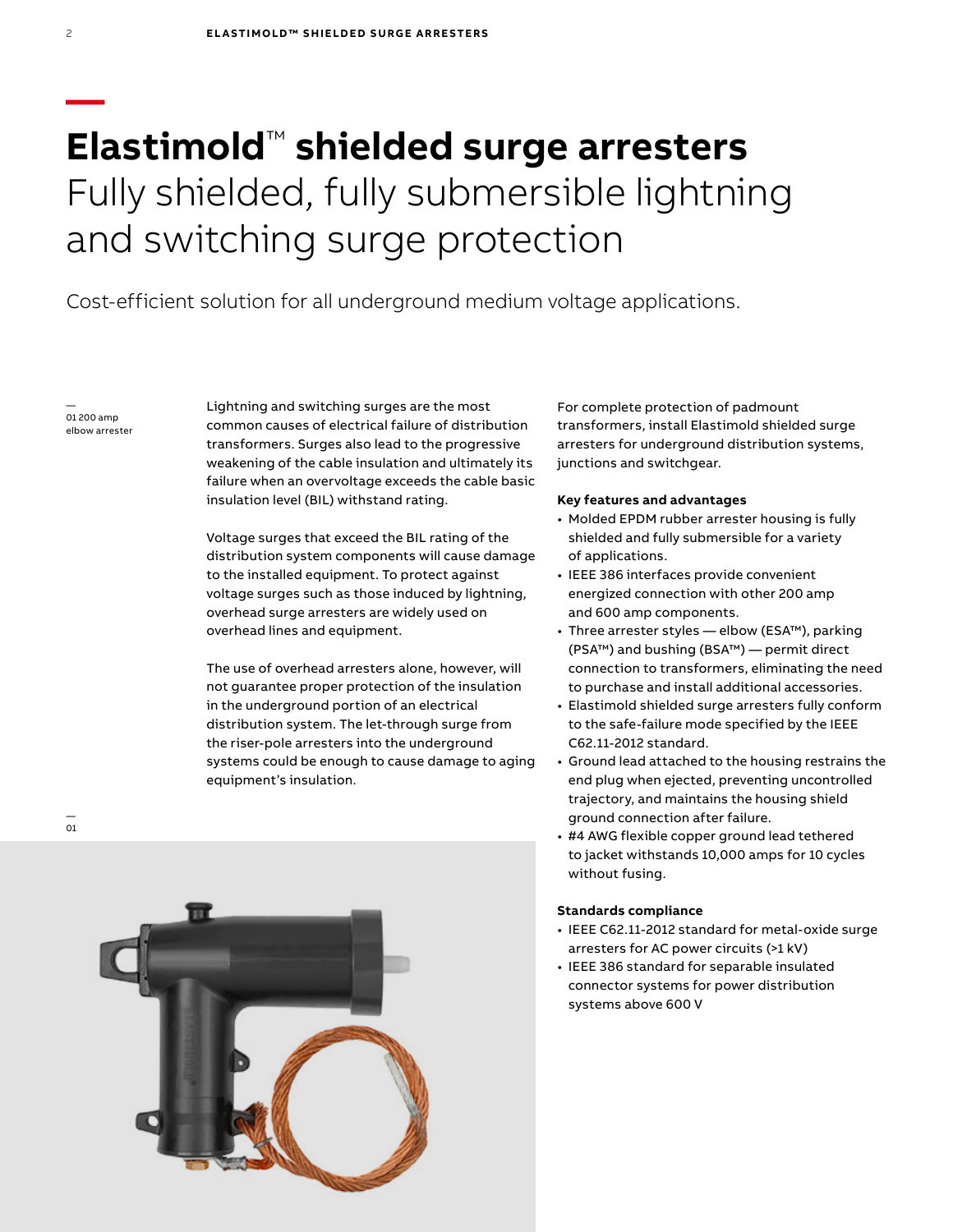# **—** Reliable, safe and cost-efficient solution

Elastimold™ shielded surge arresters cover all underground medium-voltage applications. Three different styles allow for direct connection to equipment, saving time and money.



#### **Reliable**

Elastimold shielded surge arresters provide lightning and switching surge protection for transformers, cable, equipment and other components on underground power distribution systems.

#### **Flexible**

Elastimold shielded surge arresters are available for all applications — 200 amps and 600 amps at 15 kV, 25 kV and 35 kV — in elbow, parking stand and bushing styles to allow for direct connection to equipment, eliminating the need to purchase and install additional connection accessories.

#### **Safe**

Elastimold shielded surge arresters have been verified to meet the IEEE C62.11–2012 safe-failure mode test. The ground lead design controls the end plug when ejected, preventing uncontrolled trajectory, and maintains the housing shield ground connection after failure.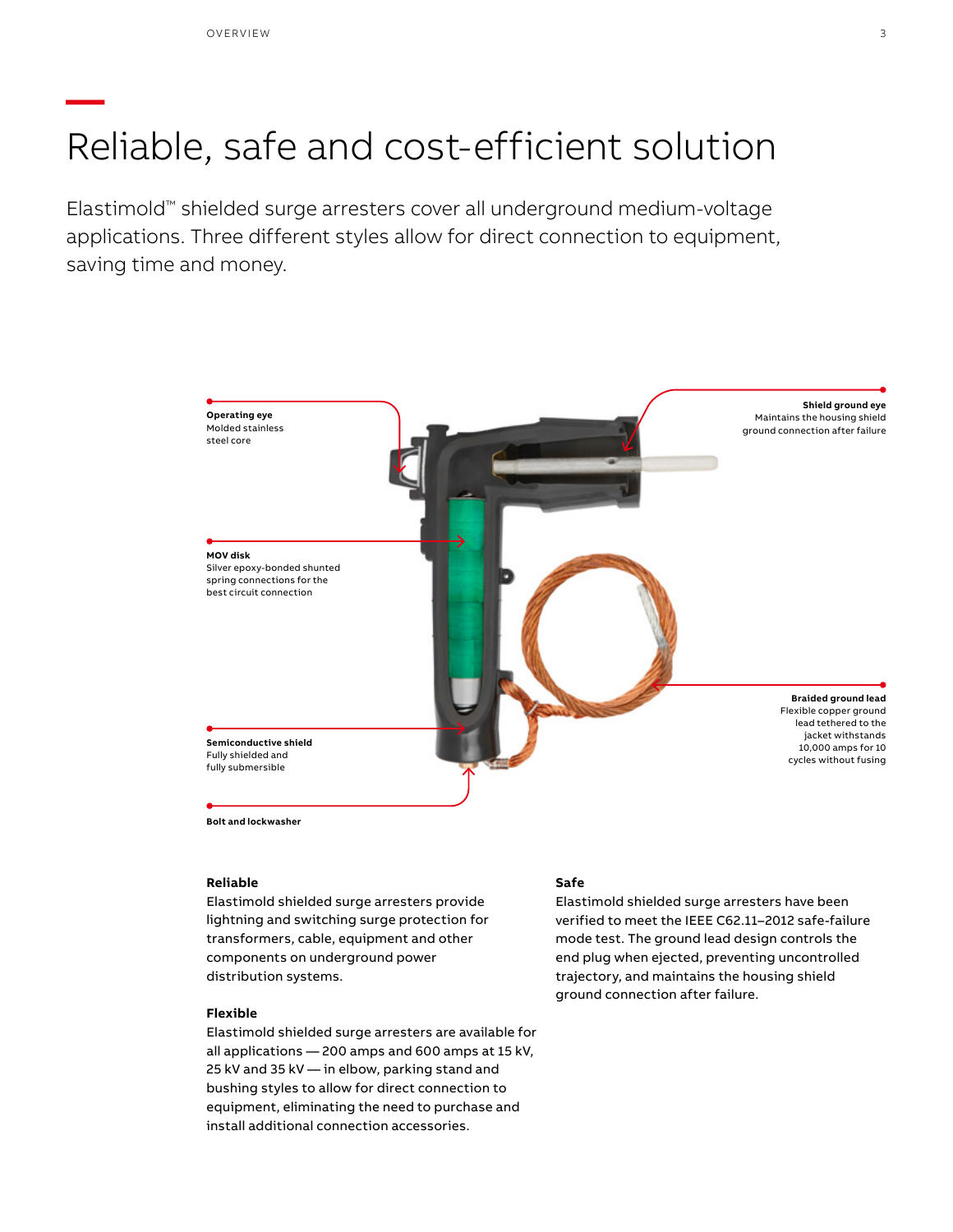### **Surge arrester installation options**

Dead-front loop-feed circuit — type 2 single-phase transformers

— 01 Elbow arrester

- 02 Elbow arrester and parking stand arrester —
- 03 Bushing arrester and parking stand arrester



# **Two elbow arresters and a feed-through**

This approach uses elbow arresters only. (One of the elbow arresters could be mounted on the H1A bushing if operating procedures permit.)

![](_page_3_Picture_9.jpeg)

**Elbow arrester and parking stand arrester** This approach can reduce overcrowding (by eliminating the feed-through device). This is desirable in a mini-pad transformer.

![](_page_3_Picture_11.jpeg)

**Bushing arrester and parking stand arrester\***

This approach is best for increasing operability and reducing transformer overcrowding. The bushing arrester enables the source cable to be positioned on H1A, which conforms with some operating practices.

A bushing arrester mounted on H1A can be directed downward without interference. Potential interference between an elbow arrester on H1B and a cable parked on P is eliminated. The bushing arrester requires significantly less space than an elbow arrester used with a feed-through insert. Operability is enhanced because the open point can be closed by moving the parked cable to H1B without removing an arrester.

\*Transformers must be specified with bushing wells

**—**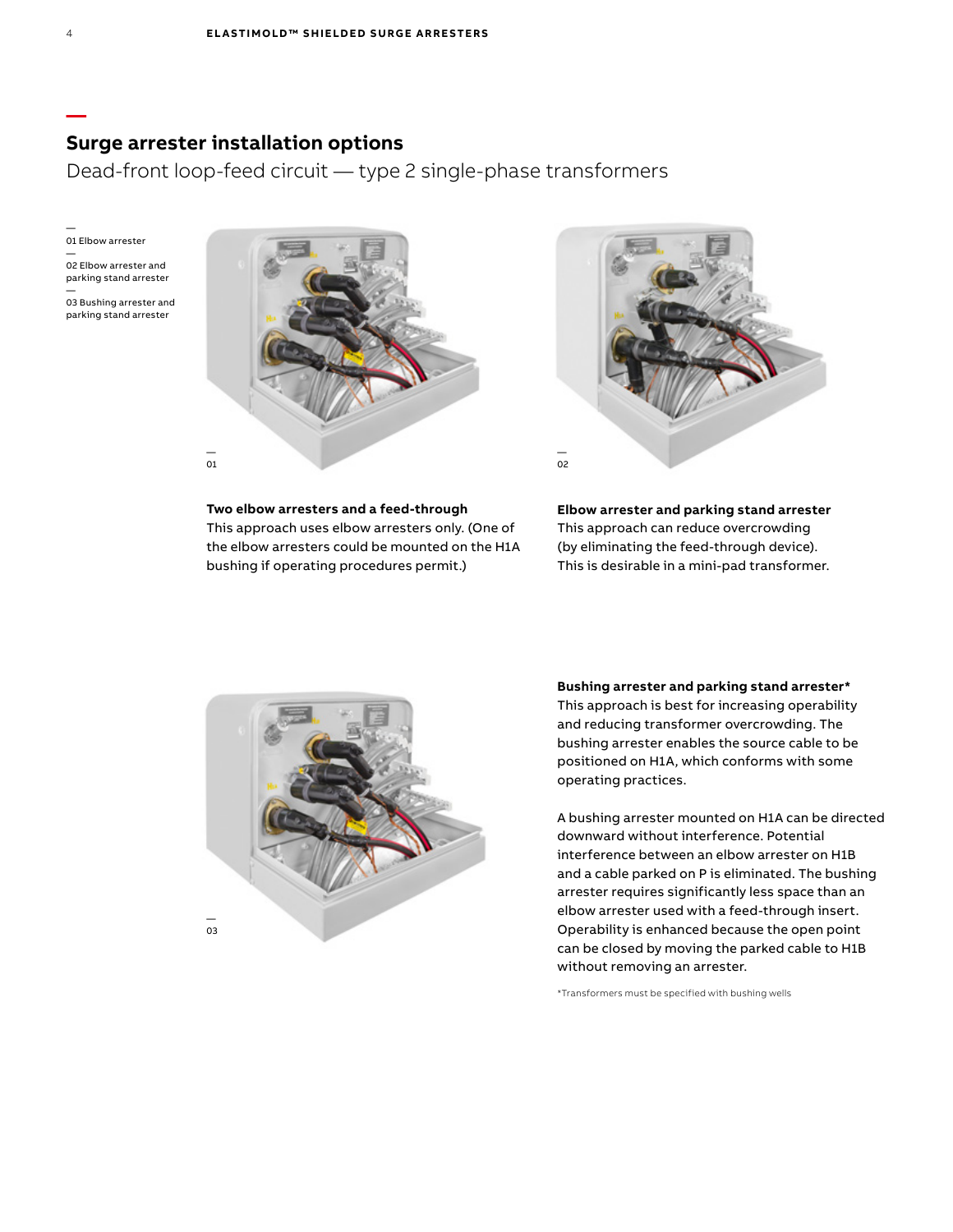### **Surge arrester installation options**

Dead-front loop-feed circuit — type 2 single-phase transformers

![](_page_4_Picture_3.jpeg)

#### **Additional margin of protection**

An additional margin of protection may be gained by adding an arrester at the next transformer upstream on each side of the open point. This application is dependent on the system voltage and condition of the cable. If an additional arrester is added in the circuit, it can be an elbow arrester in combination with a feed-through insert or it can be a bushing arrester. Use of a bushing arrester will reduce transformer faceplate overcrowding.

#### **Other configurations**

Other configurations are possible, such as specifying a bushing arrester on every transformer. This enables the open point to be quickly and easily moved to any point in the circuit while maintaining the surge protection (without moving all of the portable surge arresters). The externally mounted bushing arrester provides the surge protection benefits without the negative factors of an under-oil arrester.

# Dead-front loop-feed circuit (end point) — type 2 single-phase transformers

![](_page_4_Picture_9.jpeg)

—

**—**

#### **Single-bushing transformer**

To add surge protection to a singlebushing transformer, use a bushing arrester or an elbow arrester with a feed-through insert.

#### **Two-bushing transformer**

To add surge protection to a twobushing transformer at the end point of a radial-feed circuit, add an elbow arrester to the unoccupied bushing or use a bushing arrester.

#### **Conversion of a radial-feed transformer to a loop-feed, open-point transformer** To convert a single-bushing transformer to a loop-feed, open-point transformer, add a parking stand arrester and an elbow arrester in combination with

a feed-through insert.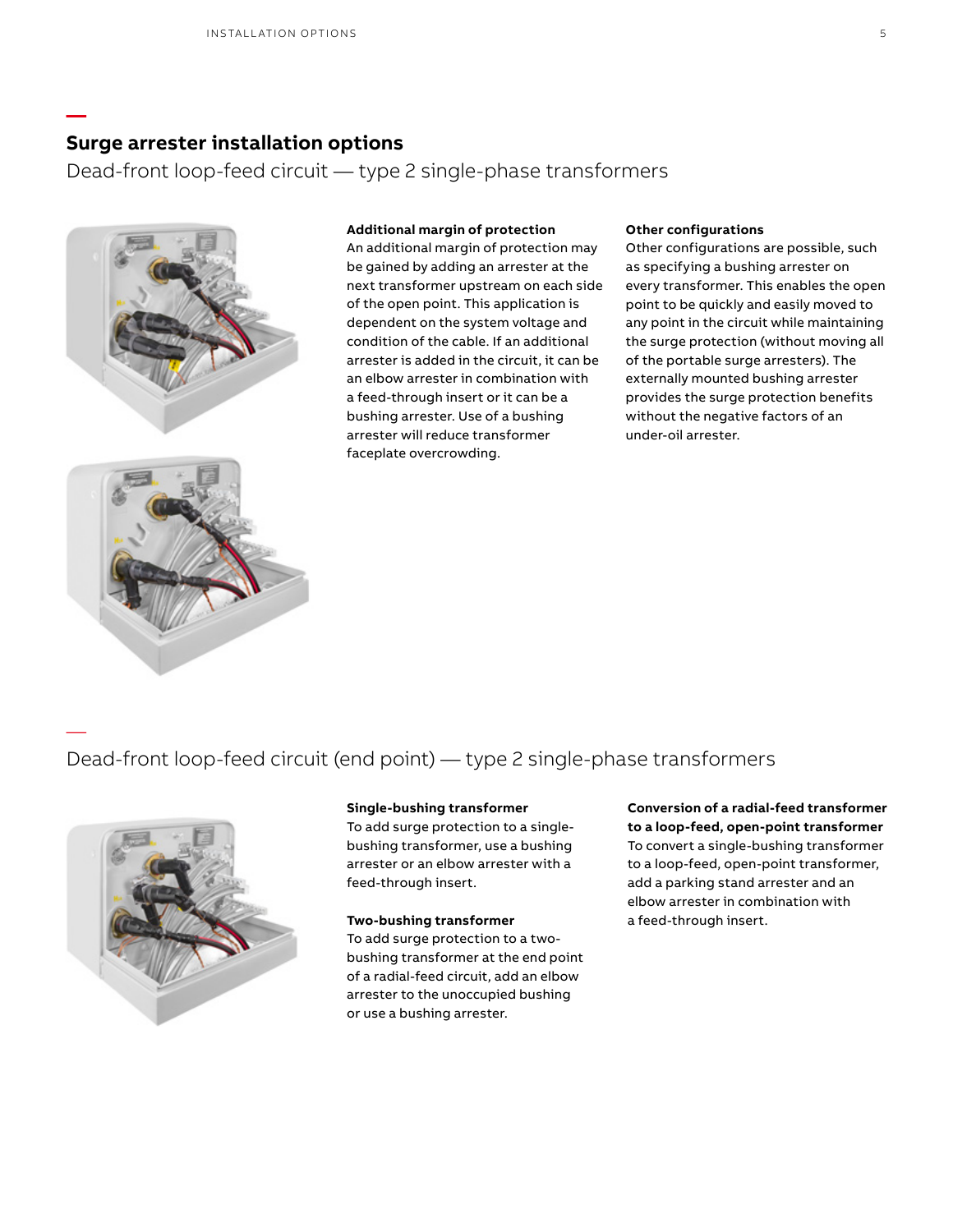## **Protective characteristics and product selection**

![](_page_5_Figure_2.jpeg)

— 03

Protective characteristics are determined to protect the equipment/cable BIL. Elastimold™ arresters are suitable for application on systems whose line-to-ground voltage under normal conditions does not exceed the arrester's maximum continuous operating voltage (MCOV).

Selection of the arrester size is based upon the MCOV line-to-ground that is applied across the arrester in service.

For a given system voltage, determine the appropriate MCOV by using the following table according to whether the grounding condition is a solidly grounded neutral circuit or a 3-wire ungrounded circuit.

**—**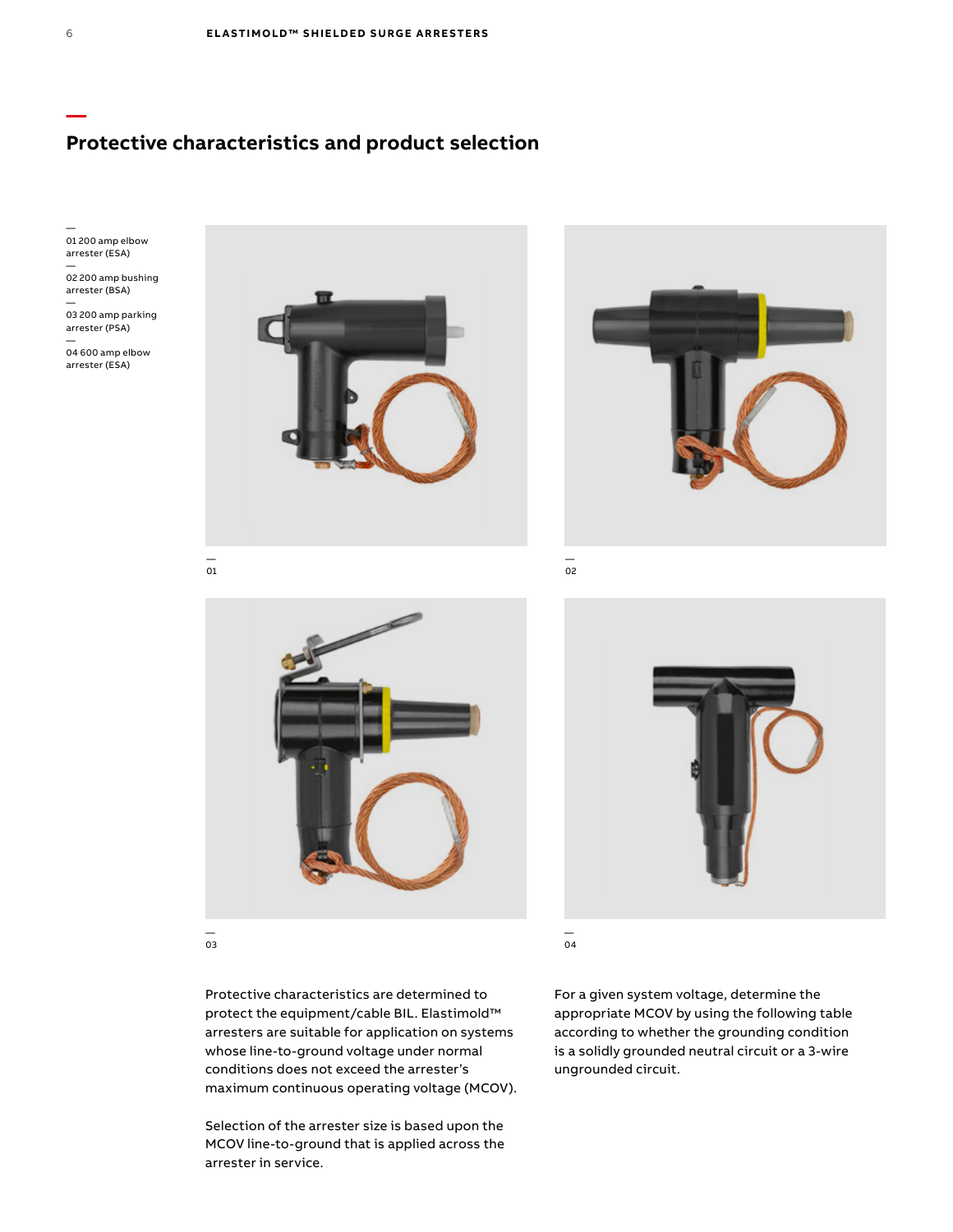#### **Protective characteristics**

**—**

| Voltage<br>class (kV) | <b>MCOV</b><br>(kV RMS) | Duty cycle rating<br>(kV RMS) | Maximum discharge voltage (kV crest) 8 x 20 microsecond current wave |        |             |        |       |
|-----------------------|-------------------------|-------------------------------|----------------------------------------------------------------------|--------|-------------|--------|-------|
|                       |                         |                               | 1.5 kA                                                               | 3 kA   | <b>5 kA</b> | 10 kA  | 20 kA |
| 15                    | 2.55                    | 3                             | 8.06                                                                 | 8.48   | 8.74        | 9.36   | 10.4  |
|                       | 5.1                     | 6                             | 16.12                                                                | 16.95  | 17.47       | 18.72  | 20.8  |
|                       | 7.6                     | 9                             | 24.18                                                                | 25.42  | 26.2        | 28.08  | 31.2  |
|                       | 8.4                     | 10                            | 28.21                                                                | 29.66  | 30.57       | 32.76  | 36.4  |
|                       | 10.2                    | 12                            | 32.24                                                                | 33.9   | 34.94       | 37.44  | 41.6  |
|                       | 12.7                    | 15                            | 40.3                                                                 | 42.38  | 43.68       | 46.8   | 52    |
|                       | 15.3                    | 18                            | 48.36                                                                | 50.85  | 52.41       | 56.16  | 62.4  |
| 25                    | 2.55                    | 3                             | 8.06                                                                 | 8.48   | 8.74        | 9.36   | 10.4  |
|                       | 5.1                     | 6                             | 16.12                                                                | 16.95  | 17.47       | 18.72  | 20.8  |
|                       | 7.6                     | 9                             | 24.18                                                                | 25.42  | 26.2        | 28.08  | 31.2  |
|                       | 8.4                     | 10                            | 28.21                                                                | 29.66  | 30.57       | 32.76  | 36.4  |
|                       | 10.2                    | 12                            | 32.24                                                                | 33.9   | 34.94       | 37.44  | 41.6  |
|                       | 12.7                    | 15                            | 40.3                                                                 | 42.38  | 43.68       | 46.8   | 52    |
|                       | 15.3                    | 18                            | 48.36                                                                | 50.85  | 52.41       | 56.16  | 62.4  |
|                       | 17.0                    | 21                            | 56.42                                                                | 59.32  | 61.14       | 65.52  | 72.8  |
| 35                    | 8.4                     | 10                            | 28.21                                                                | 29.66  | 30.57       | 32.76  | 36.4  |
|                       | 15.3                    | 18                            | 48.36                                                                | 50.85  | 52.41       | 56.16  | 62.4  |
|                       | 17.0                    | 21                            | 56.42                                                                | 59.32  | 61.14       | 65.52  | 72.8  |
|                       | 19.5                    | 24                            | 64.48                                                                | 67.8   | 69.88       | 74.88  | 83.2  |
|                       | 22.0                    | 27                            | 72.54                                                                | 76.28  | 78.62       | 84.24  | 93.6  |
|                       | 24.4                    | 30                            | 80.6                                                                 | 84.75  | 87.35       | 93.6   | 104   |
|                       | 26.8                    | 33                            | 88.66                                                                | 93.23  | 96.09       | 102.96 | 114.4 |
|                       | 29.0                    | 36                            | 96.72                                                                | 101.7  | 104.82      | 112.32 | 124.8 |
|                       | 32.5                    | 40.5                          | 108.81                                                               | 114,41 | 117.92      | 126.36 | 140.4 |

#### **Arrester application table**

**—**

|            |                |                                      | <b>MCOV* kV RMS</b> |                            |  |
|------------|----------------|--------------------------------------|---------------------|----------------------------|--|
| Voltage    |                | System line-to-line voltage (kV RMS) | Solidly grounded    |                            |  |
| class (kV) | <b>Nominal</b> | Maximum                              | neutral circuits    | 3-Wire ungrounded circuits |  |
| 15         | 2.40           | 2.54                                 | 2.55                | 2.55                       |  |
|            | 4.16           | 4.40                                 | 2.55                | 5.10                       |  |
|            | 4.80           | 5.08                                 | 5.10                | 5.10                       |  |
|            | 6.90           | 7.26                                 | 5.10                | 8.40                       |  |
|            | 8.32           | 8.80                                 | 5.10                | 8.40                       |  |
|            | 12.47          | 13.20                                | 8.40                | 15.30                      |  |
|            | 13.20          | 13.97                                | 8.40                | 15.30                      |  |
|            | 13.80          | 14.50                                | $8.40**$            | 15.30                      |  |
|            | 13.80          | 14.50                                | 10.20               | 15.30                      |  |
| 25         | 6.90           | 7.26                                 | 5.10                | 8.40                       |  |
|            | 8.32           | 8.80                                 | 5.10                | 8.40                       |  |
|            | 12.47          | 13.20                                | 8.40                | 15.30                      |  |
|            | 13.20          | 13.97                                | 8.40                | 15.30                      |  |
|            | 13.80          | 14.50                                | $8.40**$            | 15.30                      |  |
|            | 13.80          | 14.50                                | 10.20               | 15.30                      |  |
|            | 20.78          | 22.00                                | 12.70               | $\overline{\phantom{0}}$   |  |
|            | 20.78          | 22.00                                | $15.30**$           | $\overline{\phantom{0}}$   |  |
|            | 23.00          | 24.34                                | 15.30               |                            |  |
|            | 24.94          | 26.40                                | 15.30               |                            |  |
|            | 24.94          | 26.40                                | 17.00**             | $\overline{\phantom{0}}$   |  |
|            | 28.00          | 29.80                                | 17.00               | $\overline{\phantom{0}}$   |  |
| 35         | 23.00          | 24.34                                | $\qquad \qquad -$   | 22.00                      |  |
|            | 34.50          | 36.51                                | 22.00**             |                            |  |
|            | 34.50          | 36.51                                | 24.40               | 29.00                      |  |

\* MCOV = maximum continuous operating voltage. The MCOV rating of a metal-oxide arrester is the maximum designated RMS value of power-frequency voltage<br>(at maximum temperature levels as indicated in IEEE standard C62.11-20